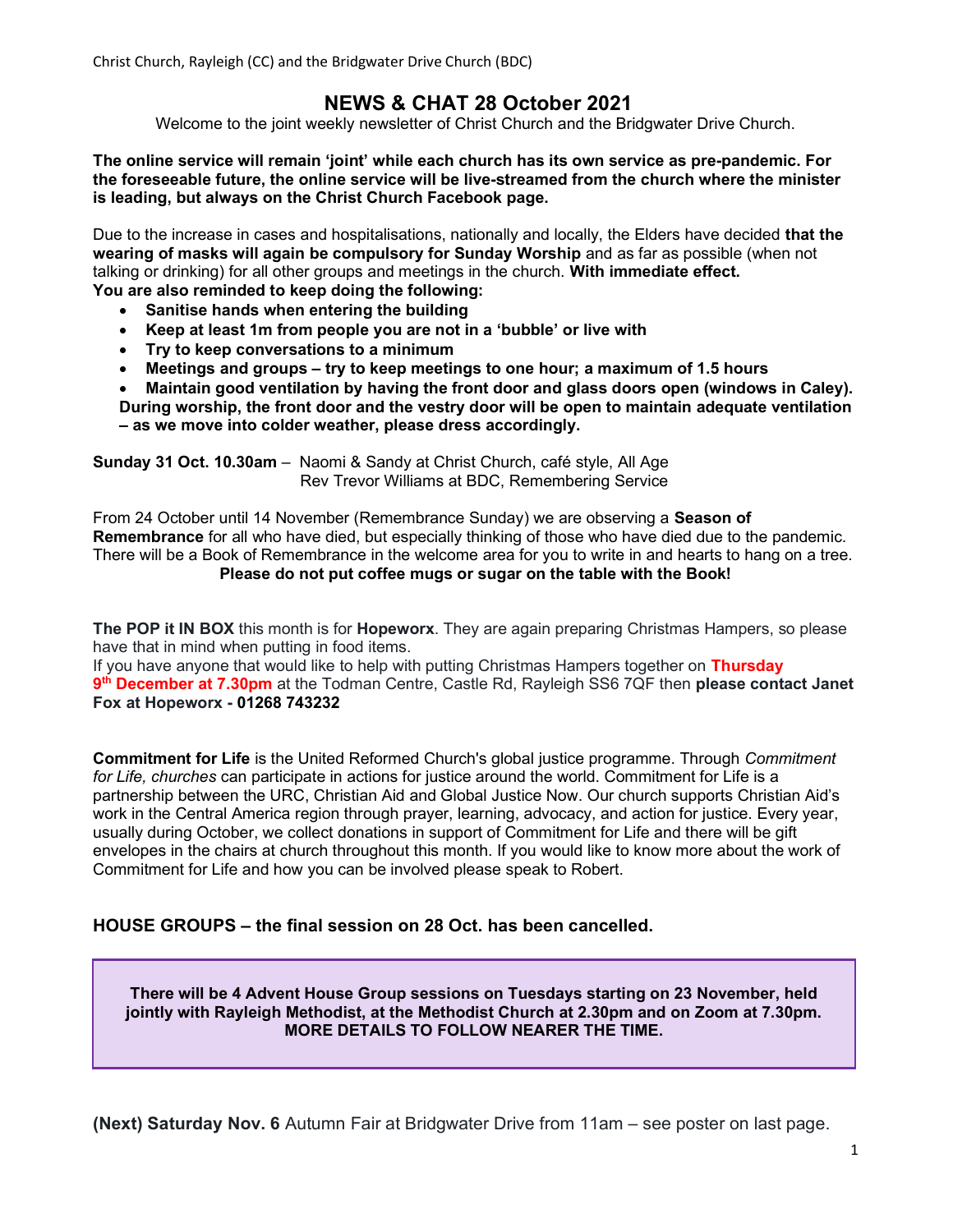#### FUTURE EVENTS/ACTIVITIES (CC)

Saturday Nov. 6 – monthly ART CLUB at Christ Church, 10am – 12pm. No need to bring materials – we have some available. No need for any artistic talent – there are plenty of easy things to do including colouring books (adult not children's!). Or just come and have a chat. Donations welcome.

Saturday 27 November - (Christmas) Art and Crafts fair + Re-use sale (raising money for the building project). Please start creating crafts and pictures – anything goes – cards, knitted items, candles, painted glass… And also please be collecting items, including jewellery, for the re-use (jumble) sale. More details nearer the time.

#### TIPS & IDEAS from #64MillionArtists:



This week marks the start of the UN Climate Change Conference - COP26, which takes place in Glasgow, Scotland from 31st October - 12th November, so this week's creative idea focuses on that.

#### What is COP26?

It is the annual United Nations climate change summit. COP stands for 'Conference of Parties' and this is the 26th year it has taken place. During the conference global leaders, experts and organisations come together to address the climate emergency and reach an agreement on how countries plan to tackle it.

Write a letter to your future self, it could be 5 years or 20, as far ahead as you like. Describe to them what your hopes are for a greener future. What do you hope will have changed or developed? You could imagine your future self lives in a world that is completely renewable, what questions would you have for them? What do you imagine had to change in our world today to reach this renewable future?

RESOURCES A new reflection on Art, Faith and Ordinary Time, from St Paul's Cathedral, by Deborah Lewer: https://mailchi.mp/a596edd058aa/coming-up-from-st-pauls-cathedral-8251112?e=e30a1f608a

#### PRAYER CORNER

I invite all of you to set aside time daily to pray for our churches and members but also for the whole nation and world. This week, in the run-up to All Saints Day, we pray especially for all those who have been bereaved, and who mourn the loss of loves ones. We also pray for the COP26 Conference – for all the activists trying to encourage change and for the world leaders - that they will take the necessary actions.

This week's prayer theme (prepared by Gwyneth). It's Ready. Luke 10: 2 Jesus continues, 'Ask the Lord of the harvest, therefore, to send out workers into His harvest field.' People are searching for life, for faithful love, for the truth, for healing and belonging. Together we are the body of Christ. It is the Christ who dwells within us that our world needs, so let's forget fear and restraint, and let Jesus live and love in and through us.

#### Particular prayer requests this week:

Mark E and his family **Della** Audrey **Bill and Beth G** Phil and Grace Sheila S Frank **Peter C** 



Happy Birthday to Bill Graham who was 90 yesterday (27 October) and congratulations on their wedding anniversary this week (68 years).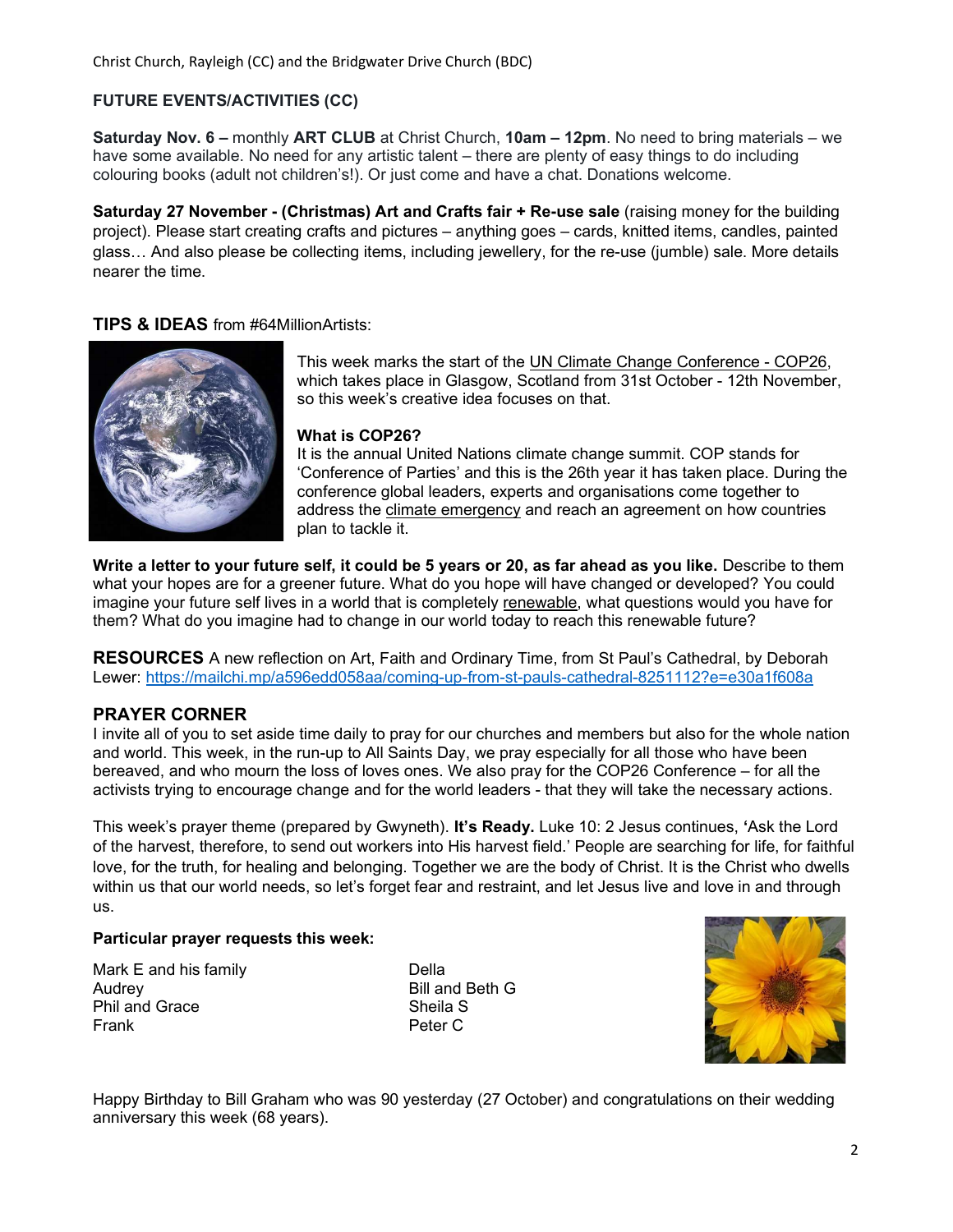Christ Church Church Meeting – next Sunday, 11.30am Agenda and one paper will be circulated by this Sunday. We will decide on the time of worship – stay at 10.30am or go back to 10am. And there will be information about this year's Christmas activities. We do not yet have costings for the building project.

### SOWING FLOWER SEEDS FOR CLIMATE

If you are sowing seeds in October for the Climate Coalition's 'Plant a Billion Seeds' Challenge, I thought this article in the RHS magazine was very encouraging:

'Growing edibles is an excellent way to get involved with gardening and brings great physical and mentalhealth benefits, but we shouldn't forget – what is probably even more powerful – is how we use ornamental and cultivated plants to create aesthetically pleasing spaces for our own wellbeing and to benefit wildlife. Cultivated plants give us and wildlife resilience. Plants provide nectar sources out of season (which is really important due to our changing weather patterns) and, through successional flowering of different plants, can also offer a nectar source for long periods of time. Also important are hybrid plants, such as some lavenders. They are really good for pollinators as they are sterile so keep producing flowers and nectar rather than seed.'

by Tim Upson, RHS Director of Horticulture Education and Communities



In the UK we have more types of ornamental plants than edible and medicinal ones. The role of ornamental plants in society, brought into focus during the Covid pandemic, has been proven to have mental-health benefits. We do need to eat and have medicines to heal, but also to recognise the role of ornamental plant genetic resources (all originating from the wild) in helping to reverse both the climate and biodiversity crises. RHS research aims to optimise UK ornamental plant genetic resources to maximise their climate, wildlife and human wellbeing benefits.

by Alistair Griffiths, RHS Director of Science and Collections.

Happy sowing! Elizabeth Pryor